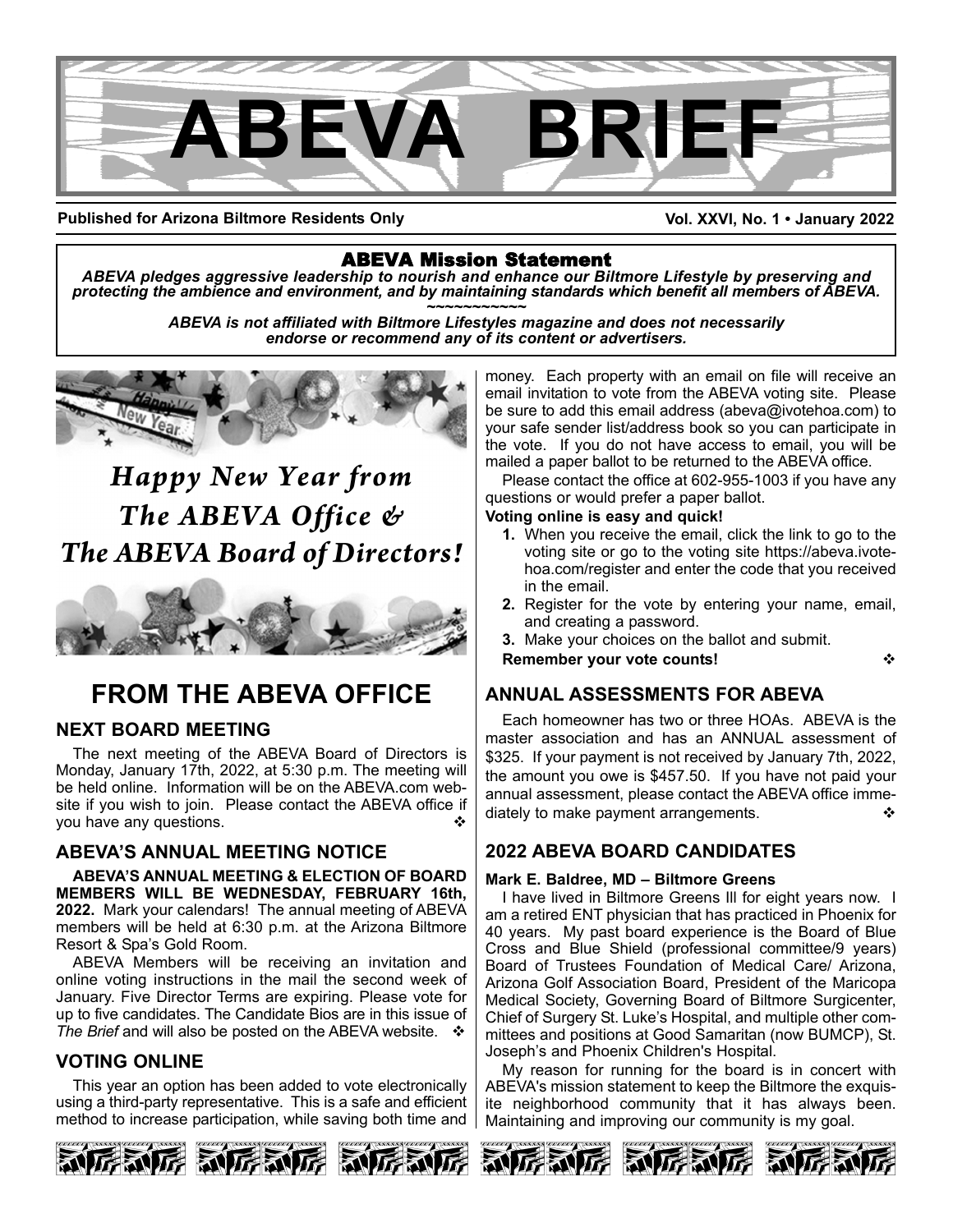

#### **Wesley R. Balmer – Biltmore Greens**

Mr. Balmer is President of Balmer Architectural Group, a 41 year old Design Firm located at 24th street and Camelback Road, Phoenix. He has resided in Phoenix since 1971 and in the Biltmore area since 2011.

Over a thousand projects throughout the U.S. and Canada and even Guam have been designed by Mr. Balmer. He was the designer on the Best Western Headquarters and the JDMD Office Building on Arizona Biltmore Circle. His Firm recently completed a noted 630,000sf Office and Production Facility for Northrop-Grumman in Chandler and is known Valley-wide for their design talents.

Mr. Balmer is currently on the Biltmore Greens Design Review Board, the ABEVA Design review Board, and Chandler Airport Center Design Review Board.

#### **Michael Fallaw – Colony Biltmore Greens**

My name is Michael Fallaw. I own a home in Colony Biltmore Greens, where my wife and I have lived for 20 years. I was born in Chicago and have a Masters Degree in Finance from The Kellogg Graduate School of Northwestern University. I moved to Phoenix in 1972 from Chicago to work for Southwest Forest Industries, where I held positions as Director of Corporate Development, VP of Packaging and Distribution, and VP of Paper Product Marketing and Sales. I returned to Chicago to purchase a plastic molding company, which I eventually sold to Maclean-Fogg Company where I became President of the Fastner Products Group with annual sales of over \$100 million from four factories.

I have five daughters and 23 grandchildren. In retirement, I've written two historic novels, "Just Like Me" and "Just Like Home." I would appreciate your vote to represent you on 2022 ABEVA Board of Directors.

#### **Steve Helm – Colony Biltmore Greens**

I am a current ABEVA Board Member and the ABEVA Board President. I bring over 30 years of management and development experience to the community.

From 1995 through 1997, I was the General Manager at Biltmore Fashion Park. In 2014, I retired as the Senior Property Manager of Scottsdale Fashion Square, where I was also responsible for the management and supervision of Biltmore Fashion Park and Kierland Commons. I currently serve as a docent at Scottsdale's Museum of the West and President of our Church Council.

My wife, Kaye, and I have owned a home in the Biltmore since 2002. We are year-round residents.

I would like to remain a key influence in enhancing the quality of life we all enjoy in the Biltmore area. When we walk through the Biltmore community, we are fully aware that we live in a very special place. There is no place like home in the Biltmore. We need to ensure it remains the unique, prestigious, beautiful neighborhood it is for all the years to come. I am confident I can continue to set an example of pride and be a major influence in making sure that happens. I appreciate your vote.

#### **John Lynch – Village on the Lakes**

I am an entrepreneur and a visionary who has started two successful business enterprises, one in the sports management field and the other in publishing. I have also spent time in Chicago working for Motorola Inc., where I served as Director of Sports Marketing for 12 years. My wife, Sue, and I have been married for 46 years and have been blessed with three wonderful children. We have been residents of Arizona for 30 years, having lived in the Biltmore for almost half that time. We currently live in Village on the Lakes, where I serve on the HOA board. We are involved in the community and are presently assisting with serving the homeless at St. Vincent De Paul.

新房新房 新房新房 新房

I believe that too much time is wasted in board meetings with very little getting accomplished. Now is the time to make positive change! We need to unify and set our sights on improving and beautifying our community. We live in one of the most prestigious residential communities in all of Arizona, and we need to continue examining all areas that will enhance our property values. I believe that it is imperative that our board listen to homeowners, communicate the objectives, follow the established CC&R's, and work together for the benefit of all.

#### **Bill McKay – Biltmore Meridian**

I have had a connection with ABEVA since 1984, when my parents bought a winter home on Claremont before relocating to Biltmore Estates (circle). I have served on the ABEVA board since 2018.

I received my BS in International Business at Bowling Green State University and have a fascinating background in consumer-packaged goods (CPG). I inherited my focus on entrepreneurship from my father, who invented the lint roller in 1956. I have served in roles as a fiduciary, advisory, and Honorary Board Member across a variety of CPG companies as well as with Division I college hockey and golf teams. I have also served as Chairman of the Beautification Committee for the past year and have enjoyed working diligently with the five committee members and architectural consultants to discuss how best to invest the accumulated \$1 million reserve surplus into our community.

I am passionate about maintaining the historical relevance of the prestigious Biltmore Estates community while protecting our environment and observing the wellthought-out zoning laws for our district. I will appreciate your vote to continue the work to improve our office efficiency and elevate community beauty using our excess reserves for funding.

#### **Mark Monserez – Biltmore Vistas**

As a retired attorney and 25-year Biltmore resident, I have served on the ABEVA Board for 15 years as a Director, Officer, and Committee Chair. We have overcome numerous challenges over the years; however, last year has been the most challenging because of extreme Board discord. Although sometimes unsuccessfully, I have fought against unnecessary and needless dues increase, voted against wasteful and extravagant spending, against dissipation of the reserve fund, against conflicts of interest, and non-disclosure.

Moreover, this past year has regretfully seen the Board meetings devolve into sessions rife with personal insults, acrimony, and noncompliance to our rules. With your support, I will continue to endeavor to fight for a more financially responsible Board, and a return to orderly, productive, and appropriate professionalism. I would appreciate your vote. Thank you. v

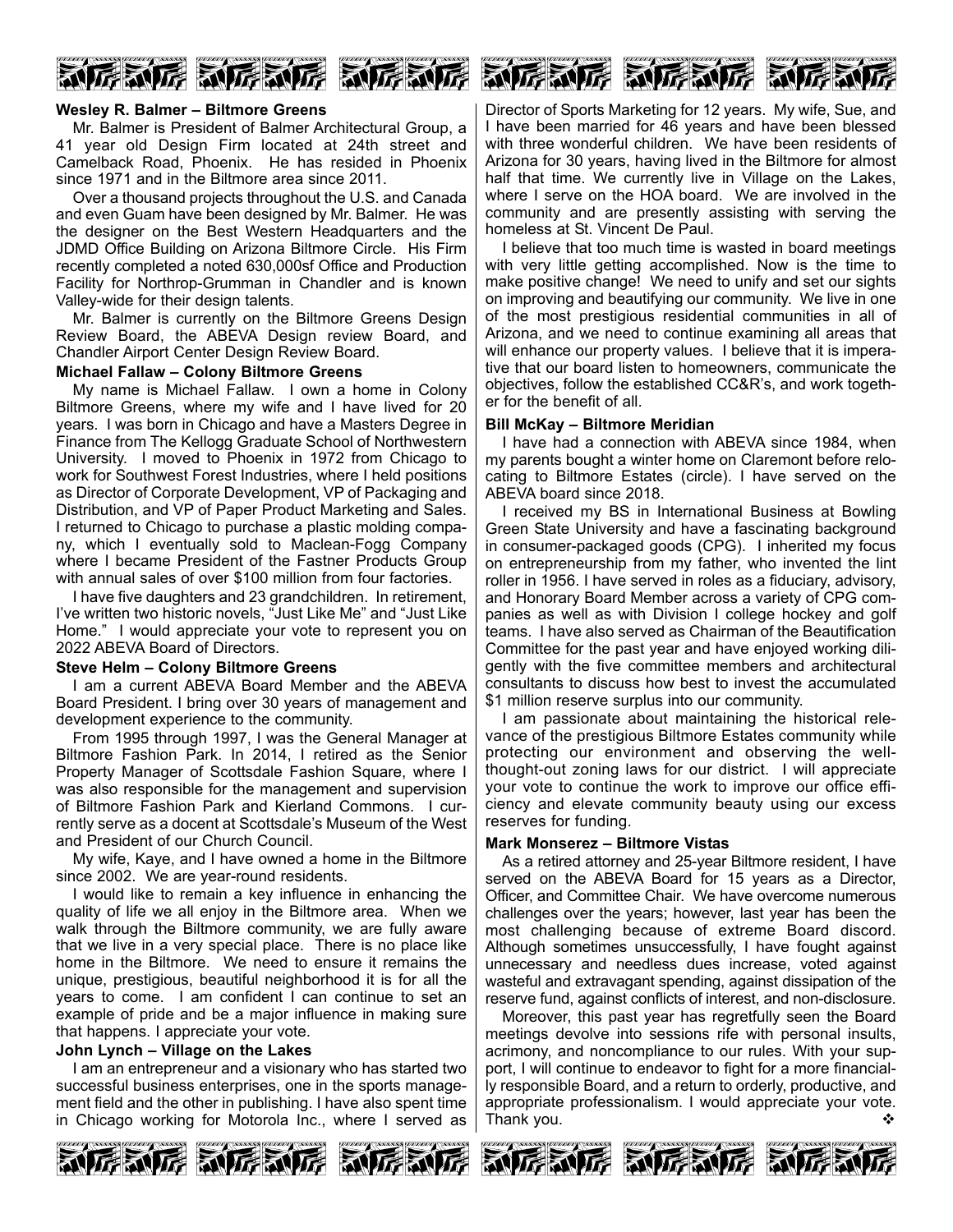



### **Beautification Committee Update**

As part of the Beautification Committee's branding and entrance beautification project, the Committee recommended a street name change from Thunderbird Trail to Biltmore Estates.

The board approved the name change after learning there is no significant historical value to Thunderbird Trail. The City and the Postmaster have endorsed the change along with the golf course, hotel and AZBNA Group.

There are no significant address changes. Thunderbird Trail covers the first 250 yards from the 24th street intersection into the Biltmore Estates. Biltmore Estates is the legal/proper name of the road that many refer to as the "loop or circle."



The committee is moving forward with Greey Pickett to complete the landscape architecture work. The surveys are complete, and the Beautification Committee is focused on the legal work and agreements needed to properly engage the entrance property owners.

The committee is very pleased to bring to your attention that the city's water station pump house located at the northeast corner of the 24th street and Thunderbird Trail entrance will be demolished on schedule in mid to end of January 2022.

#### *Your ABEVA Beautification Committee members are:*

*Bill McKay (Chair), Meridian, Wes Balmer Greens IV, Garnet Harding, Biltmore Greens, Will Hawking, Taliverde, John Lynch, Village On The Lakes, and Keith Mishkin, Taliverde.* v

#### **SECURITY ROVING PATROL**

The ABEVA year-end Incident Report, which shows the total number of events

recorded by the patrol officers, is posted on the ABEVA website and sent to the Community Managers. The Board also noted that managers for the sub-associations should be providing security updates to their respective Board of Directors monthly.

Should you see anything suspicious, call Roving Patrol at 602-369- 4776 or Phoenix Crime Stop at 602-262-6151, and if it is an emergency call 911. For your safety, please program both of these numbers in your home and cell phones.

It does not take to much to discourage a burglar. He succeeds on an opportunity, and if your home does not offer a good opportunity, he'll move on to one that does.

| Name of Incident                            | Total Incidents |
|---------------------------------------------|-----------------|
| <b>ALARM</b>                                | 3               |
| <b>ALTERCATION</b>                          | 1               |
| <b>COLLISION</b>                            | 1               |
| <b>DAMAGE TO PROPERTY</b>                   | 1               |
| <b>DOOR NOT SECURE</b>                      | 4               |
| <b>GARAGE DOOR OPEN</b>                     | 58              |
| <b>GATE</b>                                 | 1               |
| <b>INCIDENT WITH INTOXICATED INDIVIDUAL</b> | $\mathbf{1}$    |
| <b>IUNK. LITTER AND DEBRIS</b>              | $\overline{4}$  |
| <b>LANDSCAPING</b>                          | 20              |
| LIGHTS OUT                                  | 8               |
| <b>LOST &amp; FOUND</b>                     | 1               |
| <b>LOUD NOISE</b>                           | $\overline{4}$  |
| <b>MOVING VIOLATION</b>                     | 1               |
| <b>OTHER</b>                                | 7               |
| <b>PACKAGE FOUND</b>                        | 1               |
| PARKING VIOLATION                           | 114             |
| <b>POLICE - FIRE - EMS ON SITE</b>          | 10              |
| <b>POLICE ON SITE</b>                       | 1               |
| <b>SOLICITATION</b>                         | 1               |
| <b>SUSPICIOUS PERSON</b>                    | 3               |
| <b>SUSPICIOUS VEHICLE</b>                   | $\overline{2}$  |
| <b>THEFT</b>                                | $\overline{2}$  |
| <b>TRESPASSING</b>                          | 8               |
| <b>VANDALISM TO PROPERTY</b>                | 1               |
| <b>WATER</b>                                | 6               |
| <b>WILDLIFE</b>                             | $\overline{2}$  |
| <b>TOTAL REPORTS:</b>                       | 266             |
|                                             |                 |

**Monthly ABEVA Patrol Report for November 2021**

### **ABEVA Board of Directors**

**Steve Helm, President Will Hawking, Vice President Mark Monserez, Secretary Judith Shafkind, Treasurer Wes Balmer, Director Garnet Harding, Director John Lynch, Director Bill McKay, Director Keith Mishkin, Director**

#### **ABEVA Office Information**

**2525 East Arizona Biltmore Circle, Building D, Ste. 145 Phoenix, Arizona 85016 Hours Mon.-Fri. 8:30 am-5 pm 602-955-1003 phone 602-955-1144 fax Carol Jones Executive Director cjones@abeva.com**

**Roving Patrol: 602-369-4776 Police Dept. Non-Emergency: 602-262-6151**

#### **Website Information**

Please visit the website at www.abeva.com. There is a link to pay your annual assessment. You can download many ABEVA documents; CC&Rs, Parking Permission, Architectural Request Form, and more. You may also read board minutes and<br>the AREVA Brief online the *ABEVA Brief* online.

### **Handy Contacts**

City of Phoenix Back-Washing 602.256.3190 Dead Animal Pick-up 602.262.6791 Dog Catcher 602.506.7387 Snake Control 480.894.1625 Fish & Game 602.942.3000 SRP Outages 602.236.8811 Water Department 602.262.6251 Water Department (after hours) 602.261.8000